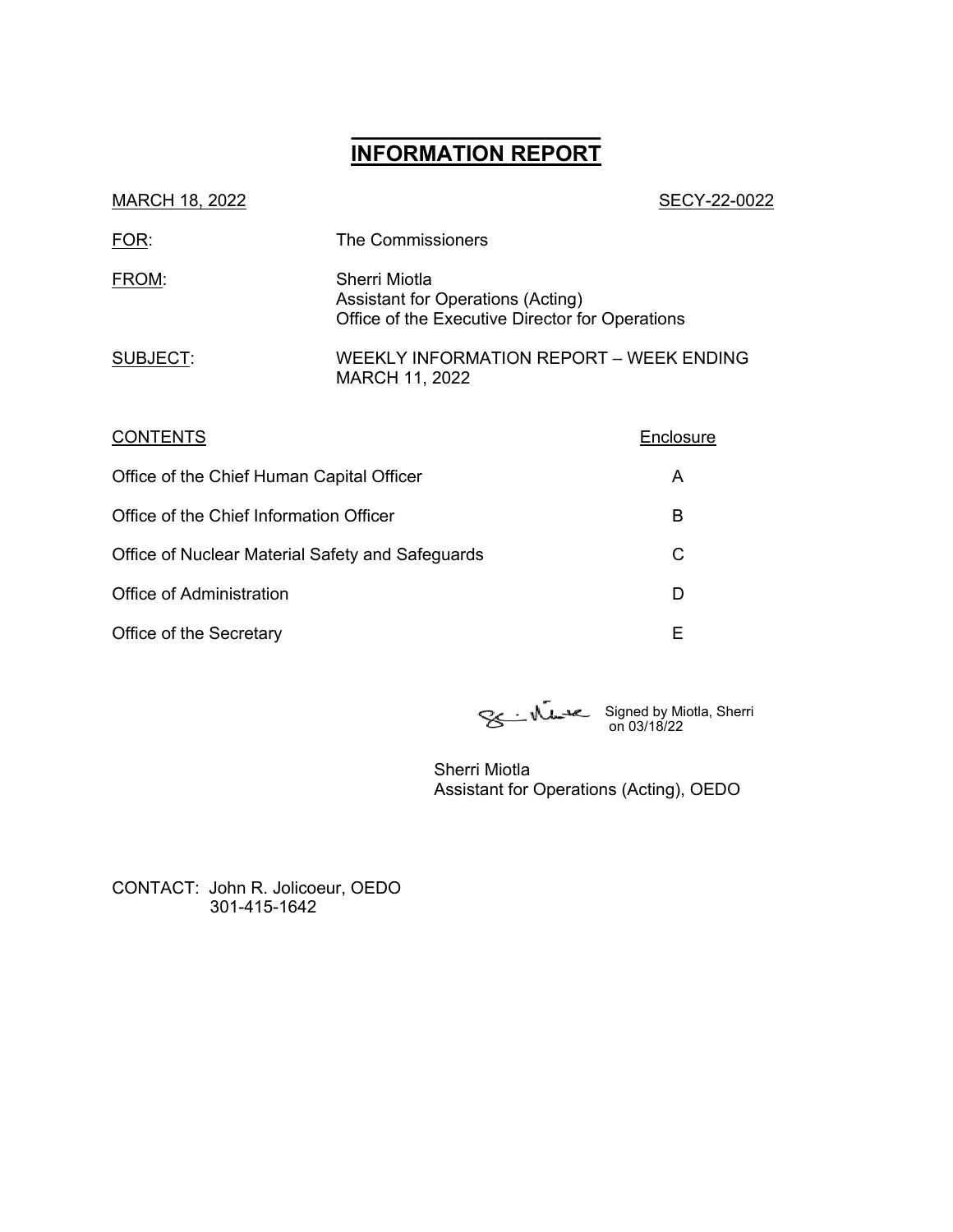# SUBJECT: WEEKLY INFORMATION REPORT – WEEK ENDING MARCH 11, 2022, DATED MARCH 18, 2022

## **DISTRIBUTION**:

EDO R/F AO R/F

| <b>ADAMS Accession No:</b>                                  | ML22075A280       | *via e-mail |  |  |
|-------------------------------------------------------------|-------------------|-------------|--|--|
| <b>OFFICE</b>                                               | <b>OEDO</b>       | OEDO/AO     |  |  |
| <b>NAME</b>                                                 | <b>JJolicoeur</b> | SMiotla     |  |  |
| <b>DATE</b>                                                 | 3/16/2022         | 3/18/2022   |  |  |
| -------<br>$\sim$ $\sim$ $\sim$ $\sim$ $\sim$ $\sim$ $\sim$ |                   |             |  |  |

 **OFFICIAL RECORD COPY**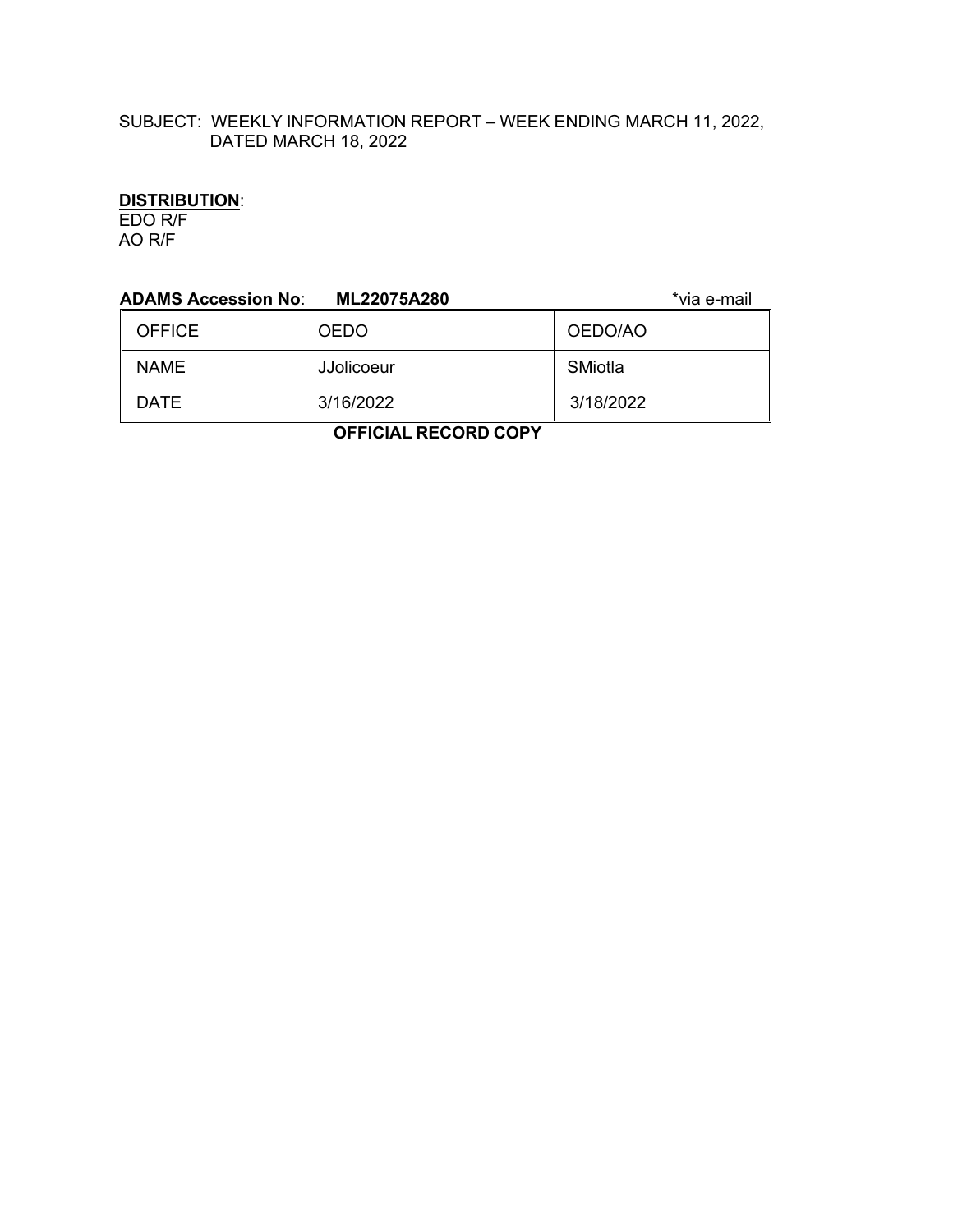## **Office of the Chief Human Capital Officer (OCHCO) Items of Interest Week Ending March 11, 2022**

| <b>ARRIVALS</b>             |                                           |              |
|-----------------------------|-------------------------------------------|--------------|
| <b>BUKHARIN, OLEG</b>       | SR INTERNATIONAL SAFEGUARDS ANALYST       | <b>NMSS</b>  |
| DEJESUS, MARISOL            | <b>REGULATIONS ASSISTANT</b>              | <b>OGC</b>   |
| ELLIS, VICTOR               | OCIO<br>IT SPECIALIST (OPERATING SYSTEMS) |              |
| <b>EPPERSON, CARLUS</b>     | <b>HR SPECIALIST</b><br><b>OCHCO</b>      |              |
| <b>FLANDERS, GEHAN</b>      | <b>HEALTH PHYSICIST (INSPECTOR)</b>       | $R-III$      |
| HUFFMAN, AMANDA             | SENIOR ACCOUNTANT                         | <b>OCFO</b>  |
| <b>IWANOWSKI, CATHERINE</b> | <b>STUDENT INTERN</b>                     | <b>OIP</b>   |
| MALANA, ANTHONY CYR         | <b>BRANCH CHIEF</b>                       | $R-III$      |
| MOUL, RYAN                  | <b>TECHNCIAL ASSISTANT</b>                | OCIO         |
| QUIRK, DARRYL               | <b>BUILDING MANAGEMENT SPECIALIST</b>     | <b>ADM</b>   |
| RAY, SEAN                   | SENIOR IT SPECIALIST (ICAM) (TL)          | <b>OCIO</b>  |
| REMIGIO, RICO               | ADMINISTRATIVE SUPPORT TEAM LEADER        | R-IV         |
| ROBINSON, EVAN              | $R-II$<br>PROJECT ENGINEER (RI-DP)        |              |
| RUBY, DANIEL                | <b>COST ANALYST</b>                       | <b>NMSS</b>  |
| SAUCERMAN, JENNA            | SR LABOR AND EMPL RELATIONS SPECIALIST    | OCHCO        |
| <b>RETIREMENTS</b>          |                                           |              |
| ALEXANDER-LEWIS, CHERYL     | ADMINISTRATIVE ASSISTANT                  | <b>NRR</b>   |
| MEGHANI, VIJAY L.           | <b>REACTOR INSPECTOR</b>                  | $R-III$      |
| <b>DEPARTURES</b>           |                                           |              |
| GONZALEZ, SERGIO E.         | <b>INFORMATION MANAGEMENT SPECIALIST</b>  | <b>SECY</b>  |
| HAYNES, TIA L.              | HUMAN RESOURCES SPECIALIST                | <b>OCHCO</b> |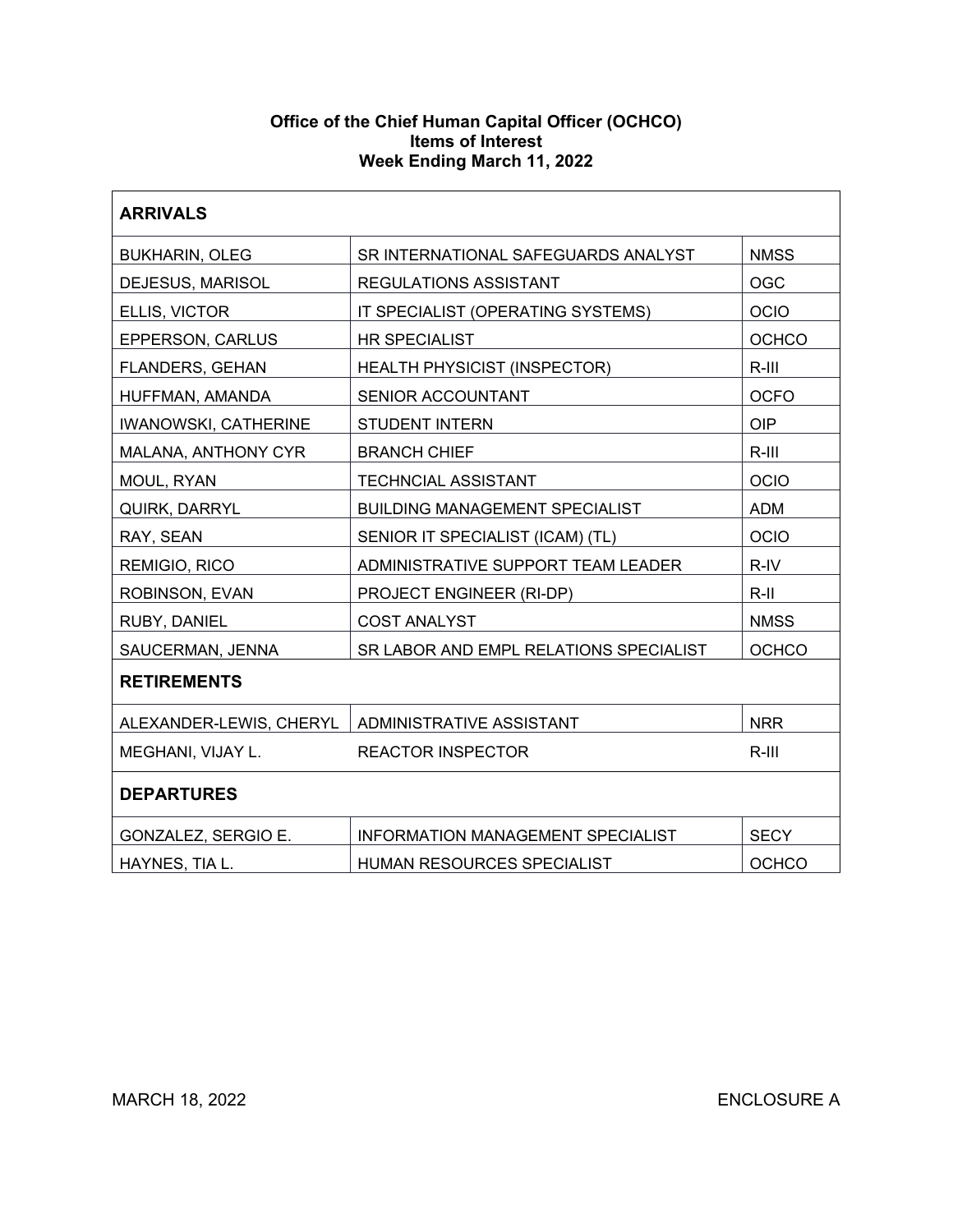## **Office of the Chief Information Officer (OCIO) Items of Interest Week Ending March 11, 2022**

Freedom of Information Act and Privacy Act Requests, Appeals, and Consultations Received During the Period of March 7 – March 11, as submitted by requester

| <b>Tracking</b><br><b>Number</b> | Requester's<br><b>Name</b>      | Requester's<br>Organization | <b>Request Description</b>                                                                                                                                                                                                                                                                                                                                                                      | <b>Received</b><br><b>Date</b> |
|----------------------------------|---------------------------------|-----------------------------|-------------------------------------------------------------------------------------------------------------------------------------------------------------------------------------------------------------------------------------------------------------------------------------------------------------------------------------------------------------------------------------------------|--------------------------------|
| 2022-<br>000098                  | Cecilia<br><b>Colliers Kane</b> | Colliers<br>International   | Lease data on all office space that the<br>U.S. Nuclear Regulator Commission<br>(NRC) leases directly from a private<br>owner/building (i.e., those leases where<br>NRC is in a non-City/County/State-<br>owned building). Please note that this<br>excludes leases negotiated through the<br>General Services Administration.<br>Please include the data fields as<br>described.               | 03/08/2022                     |
| 2022-<br>000099                  | Shaun<br>Williams               |                             | Records on individual's exposure for<br>ionizing radiation, toxins, chemicals,<br><b>Environmental Protection Agency water</b><br>contamination and pesticides from June<br>9, 1978, to August 31, 1979, during<br>military operations                                                                                                                                                          | 03/09/2022                     |
| 2022-<br>000100                  | <b>Dustin</b><br>Slaughter      |                             | Appeal the adequacy of search of any<br>and all records pertaining to sightings of<br>Unidentified Flying Objects (UFOs) at or<br>in the vicinity of the Three Mile Island<br>Nuclear Generating Station, from<br>September 2, 1974, to present (NRC-<br>2022-000064)                                                                                                                           | 03/11/2022                     |
| 2022-<br>000101                  | <b>Dustin</b><br>Slaughter      |                             | Appeal the adequacy of search of any<br>and all records pertaining to sightings of<br>UFOs, also known as Unidentified<br>Aerial Phenomenon (UAP) at or in the<br>vicinity of the Peach Bottom Atomic<br>Power Station, from June 1, 1967, up to<br>and including the date this request is<br>officially processed, to include<br>processing notes related to this request<br>(NRC-2022-000065) | 03/11/2022                     |
| 2022-<br>000102                  | <b>Dustin</b><br>Slaughter      |                             | Appeal the adequacy of search of any<br>and all records pertaining to sightings of<br>UFOs, also known as UAP at or in the<br>vicinity of the Limerick Generating<br>Station, from June 19, 1974, up to and<br>including the date this request is<br>officially processed (NRC-2022-000068)                                                                                                     | 03/11/2022                     |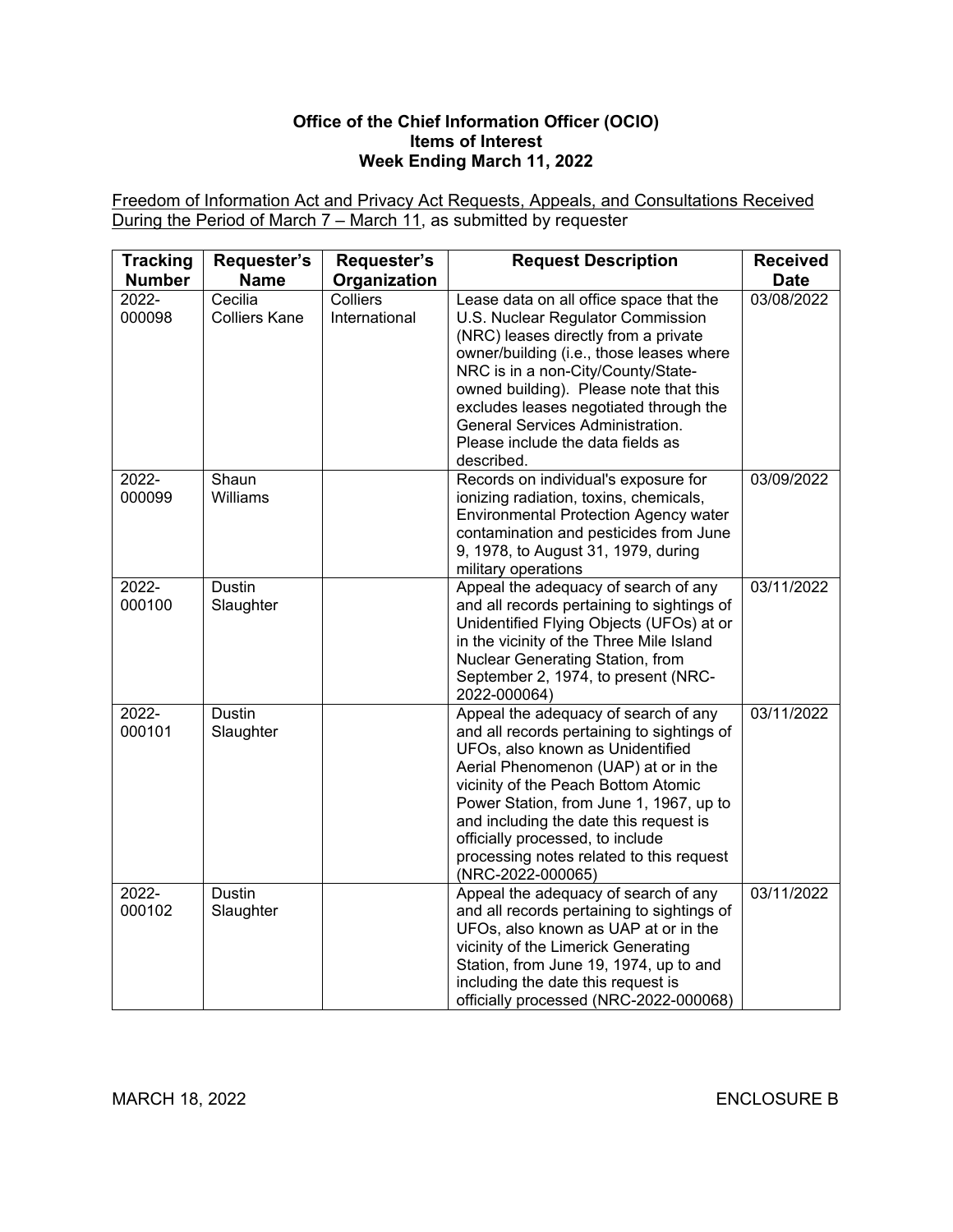| <b>Tracking</b><br><b>Number</b> | Requester's<br><b>Name</b> | Requester's<br>Organization | <b>Request Description</b>                                                                                                                                                                                                                                                                                               | <b>Received</b><br><b>Date</b> |
|----------------------------------|----------------------------|-----------------------------|--------------------------------------------------------------------------------------------------------------------------------------------------------------------------------------------------------------------------------------------------------------------------------------------------------------------------|--------------------------------|
| $2022 -$<br>000103               | Dustin<br>Slaughter        |                             | Appeal the adequacy of search of any<br>and all records pertaining to sightings of<br>UFOs at or in the vicinity of the<br>Susquehanna Steam Electric Station,<br>from November 2, 1973, up to and<br>including the date this request is<br>officially processed (NRC-2022-000069)                                       | 03/11/2022                     |
| $2022 -$<br>000104               | <b>Rich Heidorn</b>        | RTO Insider<br><b>LLC</b>   | A copy of the report of the NRC Office<br>of Inspector General in investigation<br>Case C13-055: Interference by NRC<br>Officials into an Investigation<br>Conducted by the Office of Investigation<br>(referenced under OIG Allegation #A13-<br>07296), and copies of each exhibit<br>associated with the investigation | 03/11/2022                     |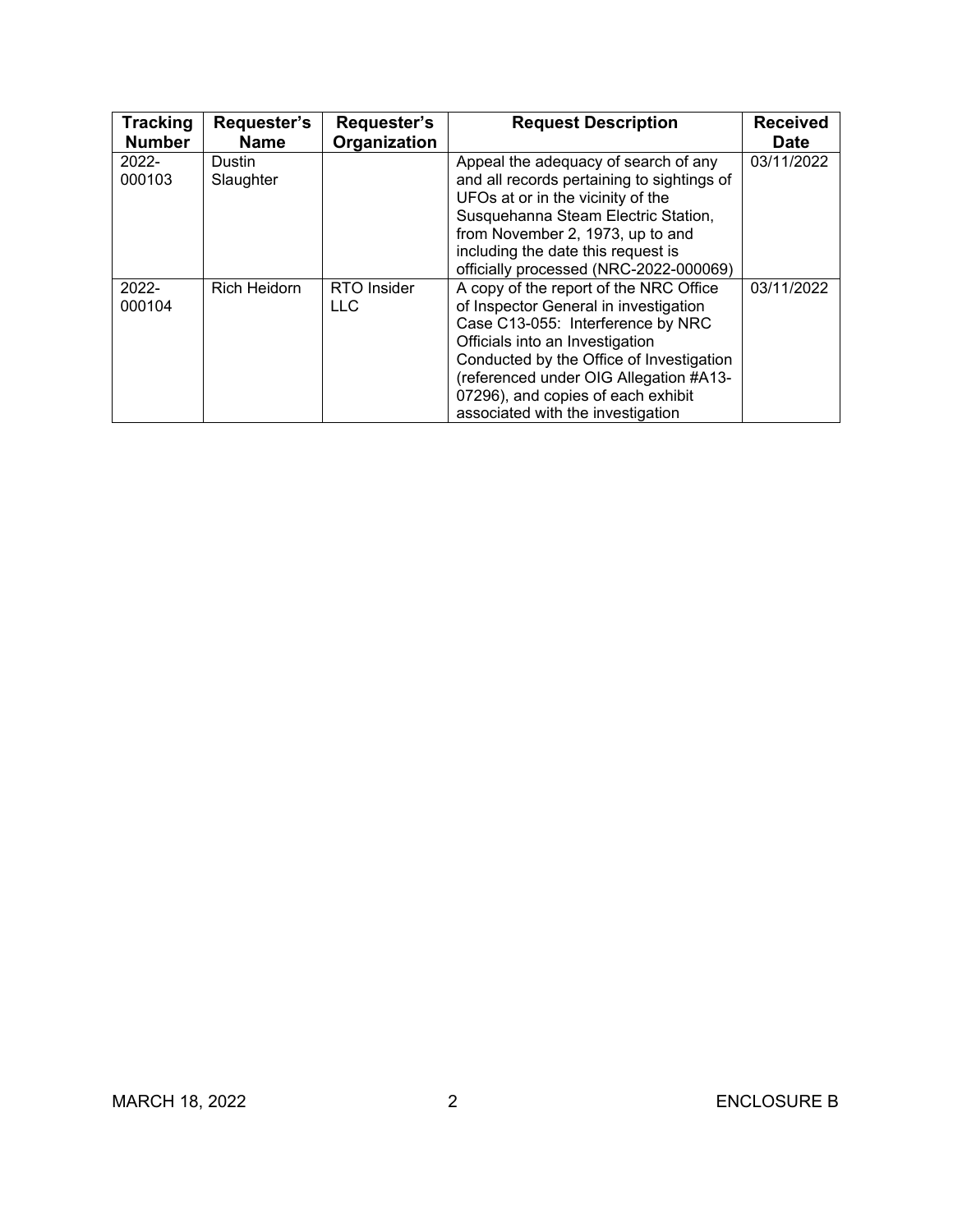#### **Office of Nuclear Material Safety and Safeguards (NMSS) Items of Interest Week Ending March 11, 2022**

## **Access Authorization Fees: Direct Final Rule; Withdrawal; Title 10 of the** *Code of Federal Regulations* **Parts 11, 25, and 95 [NRC-2020-0133; RIN 3150-AK49]**

On March 8, 2022, the NRC published a notice in the *Federal Register* [\(87 FR 12853\)](https://www.federalregister.gov/d/2022-04813) withdrawing a direct final rule that would have updated the access authorization fees charged to NRC licensees for work performed under the Material Access Authorization Program and the Information Access Authority Program. The direct final rule also would have made two administrative changes to revise definitions to include new naming conventions for background investigation case types and to specify the electronic process for completing security forms. The NRC is taking this action because it has received a significant adverse comment in response to the companion proposed rule that was published with the direct final rule. Effective March 8, 2022, the direct final rule published in the *Federal Register* on December 28, 2021, ([86 FR 73631](https://www.federalregister.gov/d/2021-28116)) is withdrawn.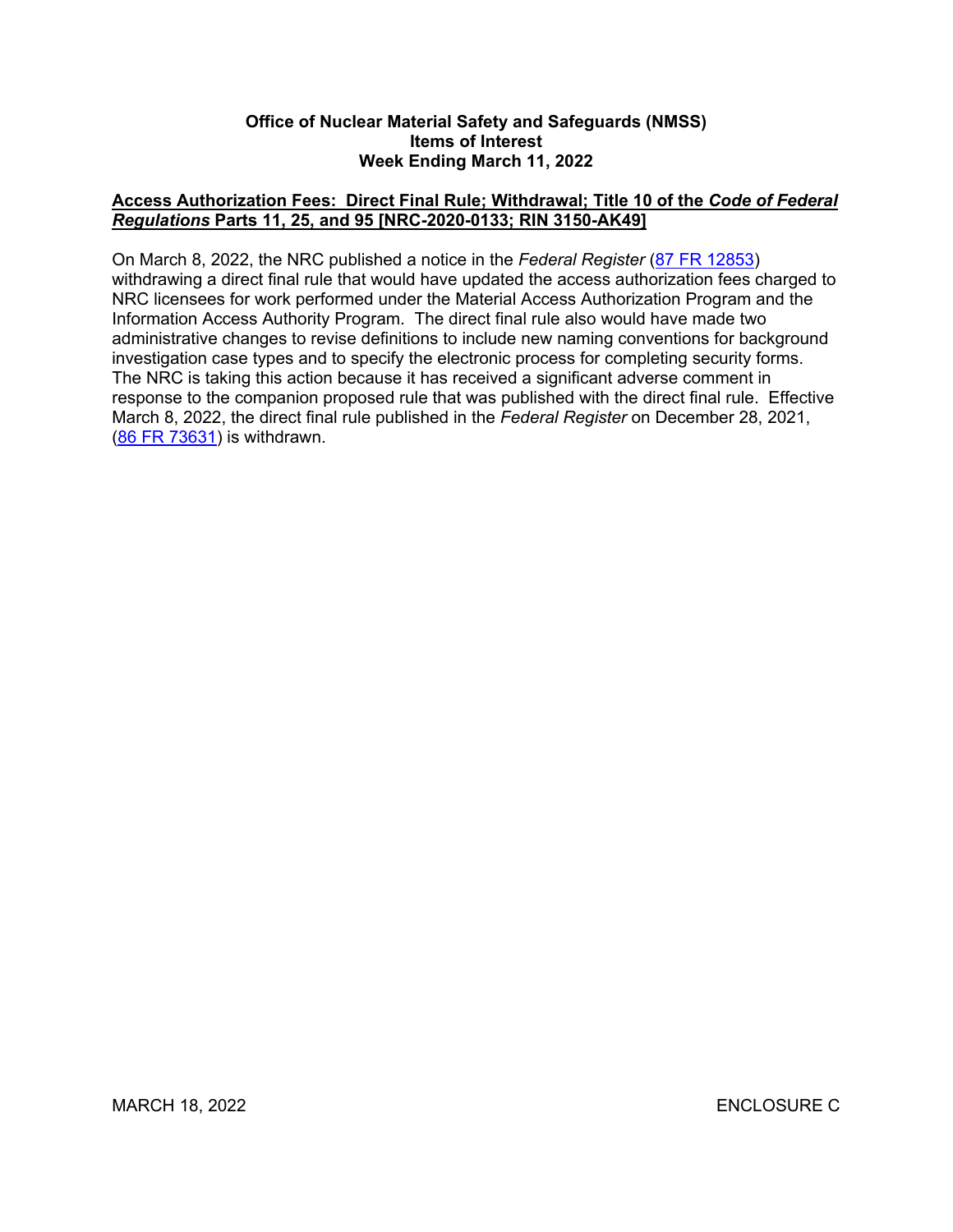## **Office of Administration (ADM) Items of Interest Week Ending March 11, 2022**

# **Operations and Maintenance (O&M) of NRC Security Systems at all NRC Facilities**

On March 4, 2022, contract number 31310022C0008 was awarded to Puyenpa Services, LLC in Duckwater, Nevada. The purpose of this contract is to acquire contractor support to the NRC in providing O&M of the agency-wide NRC security systems in their current states at the NRC's Headquarters, the Regional Offices, and the Technical Training Center. The period of performance is from March 3, 2022, through March 2, 2023, with four option periods. The total potential value of the contract can be up to \$5,112,036.92.